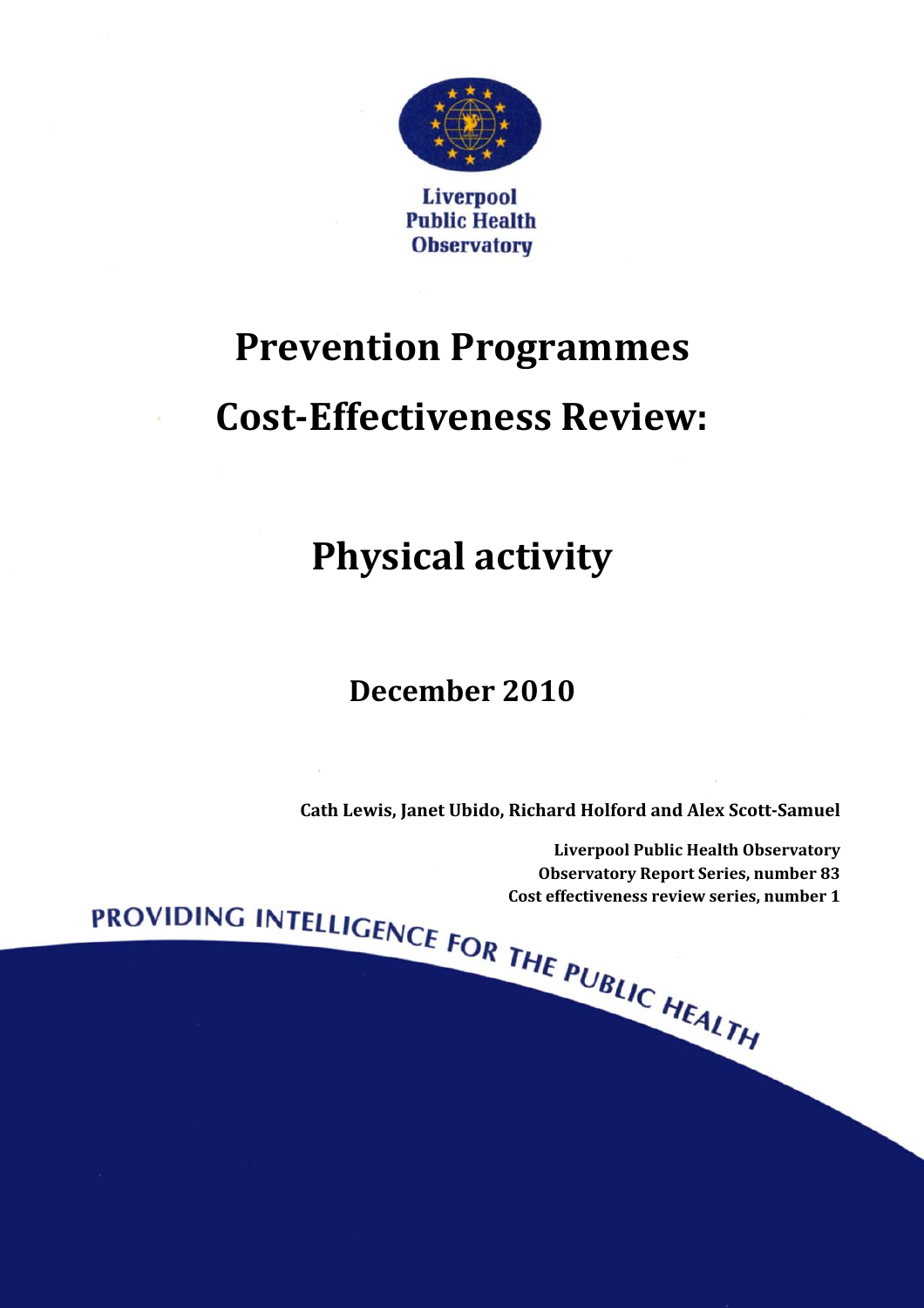#### **Background**

There are significant pressures placed upon public sector organisations to ensure that money is spent wisely to ensure the best value for money for services they provide. In the health sector, there is increasing pressure to justify spending on all areas of health care and in particular on preventive programmes. As a consequence, public health is increasingly being asked for cost effectiveness evidence as justification for funding or continued funding of particular initiatives. Although evidence is available nationally for a lot of public health initiatives, this information is not available in one place. The production of a review that includes information on cost effectiveness and potential cost savings in one place will make it easier for public health to develop a business case for continued investment in preventive services.

#### **About the series**

The review series will provide a comprehensive review of the literature on evidence of the cost effectiveness and potential cost savings of preventive programmes and projects by topic area.

This is the second topic area covered by the cost effectiveness review series. It follows on from a review on physical activity. Further topic areas will be considered for inclusion as required.

### **Physical activity interventions**

|    | <b>Background and summary</b>             |    |
|----|-------------------------------------------|----|
| 1. | Report highlights                         | 1  |
| 2. | <b>Brief interventions</b>                | 3  |
|    | 3. The environment                        | 5  |
| 4. | School, workplace and other interventions | 6  |
|    | 5. Mass media campaigns                   | 10 |
|    | Conclusion                                | 11 |
|    | References                                | 12 |

#### **Glossary**

*Cost-effectiveness analysis:* Expressed as a ratio of the costs divided by the health outcomes e.g. cost per quitter *Cost utility analysis:* a form of cost-effectiveness analysis which is adjusted by health state preference scores e.g. QALY *Cost savings*: Providing additional healthcare benefits and an overall reduced health service cost

*ICER:* Incremental cost-effectiveness ratio, (e.g. cost per QALY gained ratio) - can be used to summarise the trade-off in costs and effects between different programmes, or between a programme and doing nothing

*RCT*: Randomised controlled trial

QALY: Quality-adjusted life year. Used in assessing the value for money of a medical intervention, based on the number of years of life that would be added by the intervention. Each year in perfect health is assigned the value of 1.0 down to a value of 0.0 for death. One QALY is equal to a year of life in perfect health

*DALY*: Disability-adjusted life year: While a *QALY* is a year of perfect health gained, a *DALY* is a year of perfect health lost. NHS EED: Economic Evaluation Database contains abstracts of health economics papers including quality assessment ( http://www.crd.york.ac.uk/crdweb/Home.aspx?DB=NHS%20EED)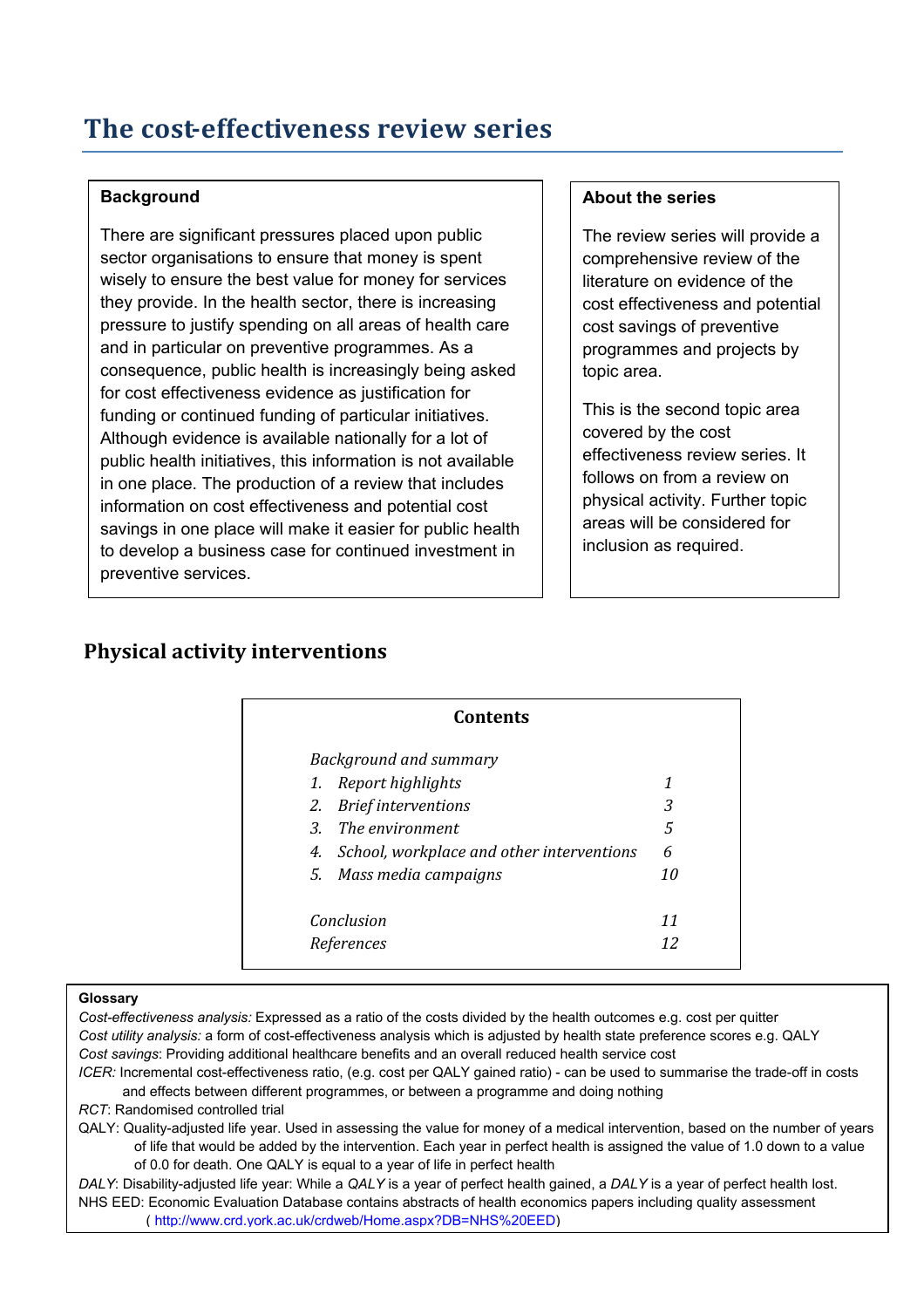# **Report highlights**

| <b>Brief</b><br><b>interventions</b> | • Brief interventions (BI) in primary care<br>were exceptional value for money at<br>between £20 and £440 per QALY<br>• BI were more cost-effective than statins in<br>preventing coronary health events                              |
|--------------------------------------|---------------------------------------------------------------------------------------------------------------------------------------------------------------------------------------------------------------------------------------|
|                                      | • Strong evidence on importance of the built<br>environment                                                                                                                                                                           |
| <b>The</b><br>environment            | • Health and economic benefits of active<br>travel outweigh the costs by up to 11 times<br>• Costs ranged from £90 to £25,000 per<br>QALY                                                                                             |
|                                      |                                                                                                                                                                                                                                       |
| School and<br>workplace              | • A workplace health promotion consultation<br>reviewed by NICE cost a total of £57,000<br>and saved £484,944 in NHS net costs.<br>• A workplace walking programme reviewed<br>by NICE cost a total of £56,000 and saved<br>£311,547  |
|                                      |                                                                                                                                                                                                                                       |
| Mass media                           | • Mass media campaigns were the most<br>cost-effective of six interventions<br>compared in a cost-utility analysis<br>• A seven week BBC mass media campaign<br>increased adults' chances of being<br>physically active by nearly 17% |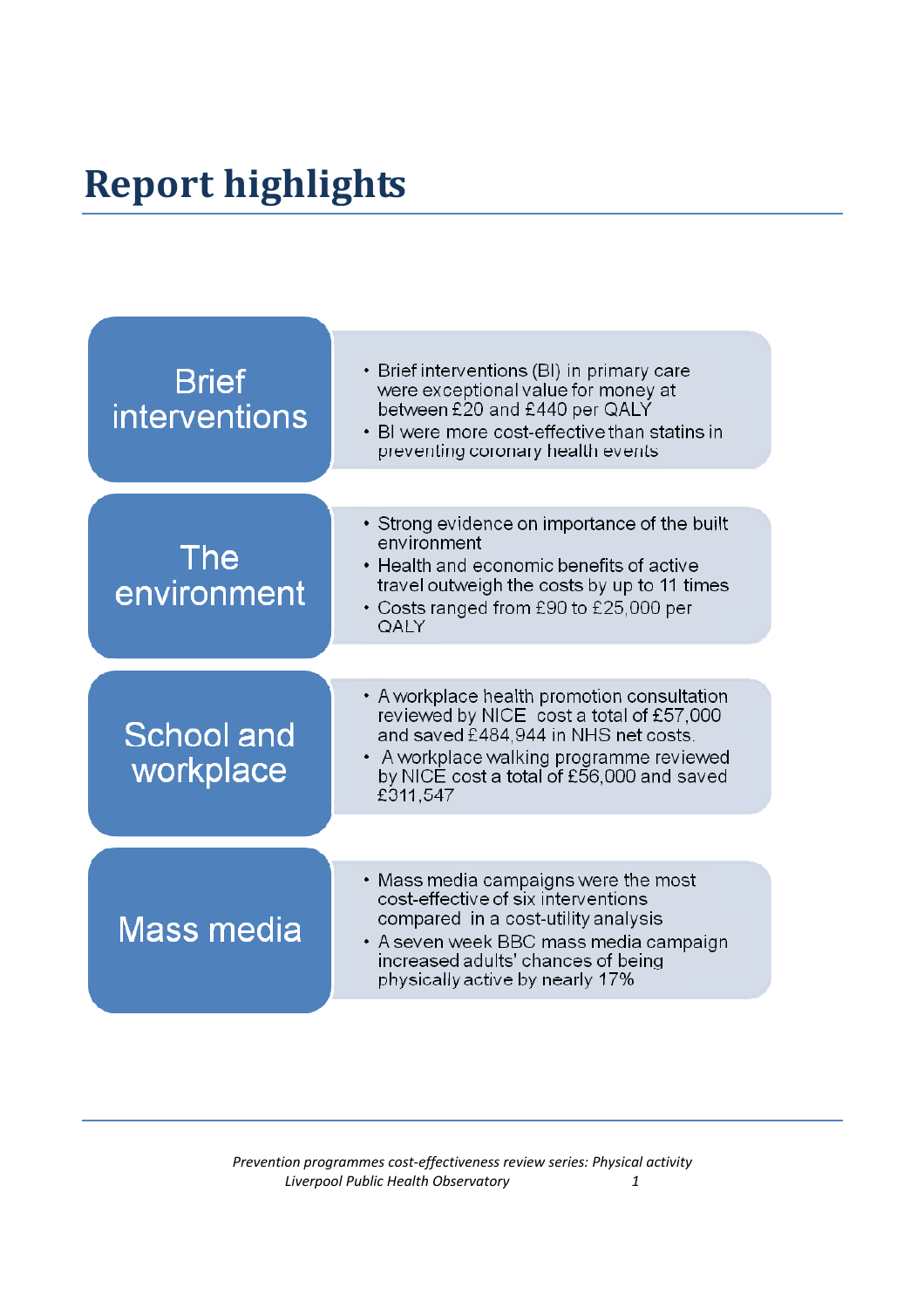#### **Background:**

According to the Department of Health (2004), 63% of men and 76% of women across the country are not physically active enough to meet national recommendations that adults should be moderately active for at least thirty minutes, at least 5 times a week. In addition, only 70% of boys and 61% of girls aged 2 to15 meet the recommendation of being moderately active for at least 60 minutes a day. In Liverpool, 19.8% of the population were active according to 2008/09 figures, lower than the national average of 22% (Liverpool PCT Joint Director of Public Health Annual Report 2009-10).

'Game plan' (Department for Culture, Media and Sport 2002) estimated that a 10% increase in physical activity in adults would benefit England, both directly and indirectly, by at least £500 million per year and would save approximately 6,000 lives. Of this £500 million saving, 17% is attributable to direct health costs. Therefore the direct health saving for a 10% increase in physical activity would be £85 million.

#### **The review:**

Direct NHS interventions (including brief interventions) and indirect NHS interventions (including impact of the environment on physical activity levels, school and workplace interventions and free swimming, as well as mass media campaigns), are included.

Evidence was gathered from National Institute for Health and Clinical Excellence (NICE) publications, NHS evidence library, NHS Evidence, Department of Health. A search of electronic databases was undertaken, involving the NHS Economic Evaluation database, Scopus, MEDLINE, and Cochrane databases.

Search terms used were 'physical' and 'cost' or 'cost-effectiveness', from 1995 onwards, until September 2010. Only those studies that gave details of costs and cost-savings/ cost effectiveness were included. Evidence is presented in tables according to a hierarchy, with systematic and comprehensive reviews first, followed by randomised controlled trials, clinical trials and observational studies, case reports and case series, expert opinions and other relevant reports. Non-UK studies were given a lower ranking. Critical appraisals of studies featuring in the NHS Economic Evaluation Database were used where available, to assist in determining the quality of studies.

In cost-effectiveness analysis there is often considerable uncertainty associated with the findings as a result of the assumptions and parameters used, therefore a degree of caution is required when reading the results.

The sections are ordered according to the degree of evidence on their cost-effectiveness.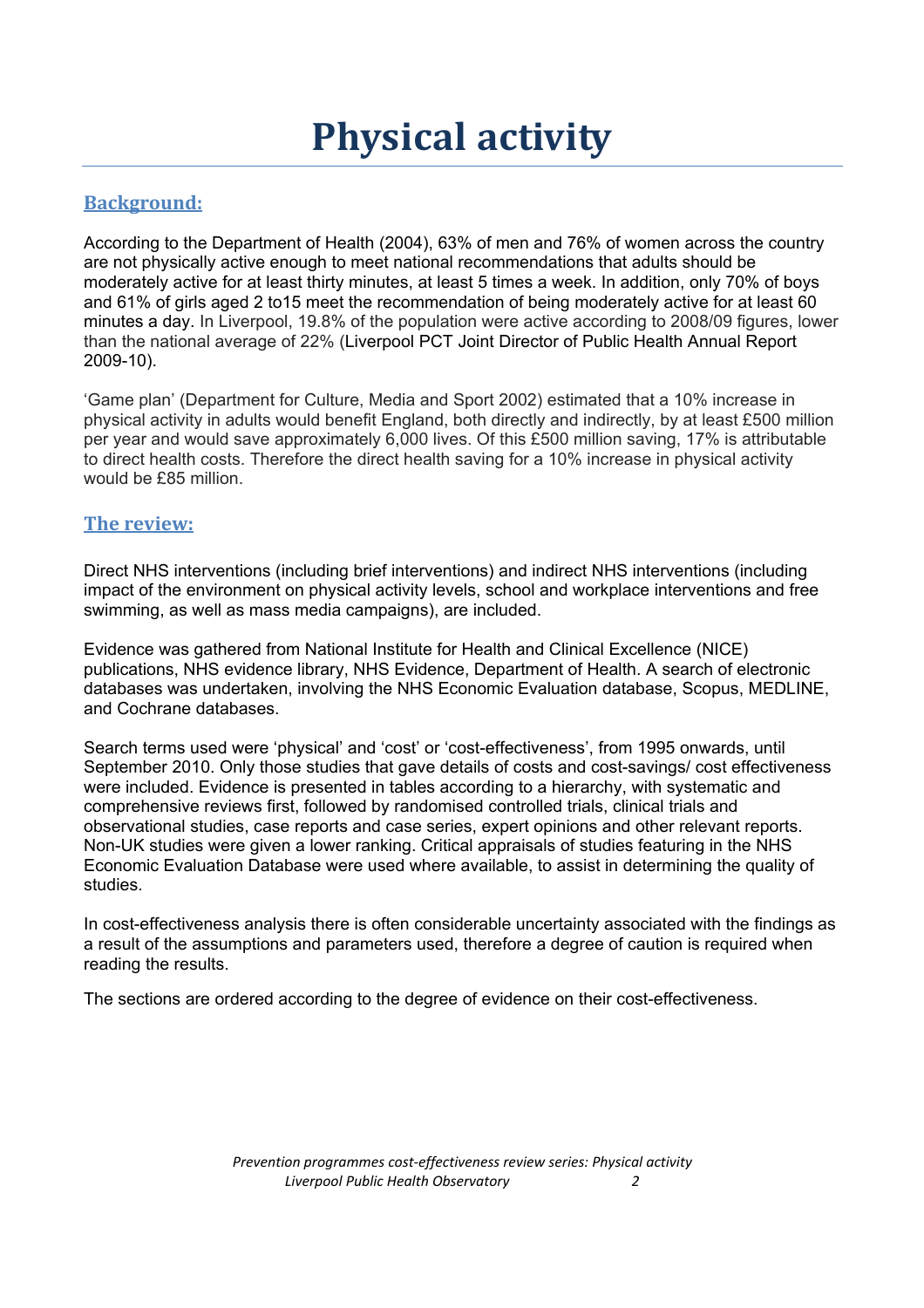#### **1. Brief interventions**

Brief interventions involve opportunistic advice or discussion, ranging from basic advice to extended, individually-focused attempts to increase levels of physical activity. They are delivered by a range of primary and community care professionals (NICE, 2006).

| <b>Study</b>                                                                                                                             | <b>Intervention</b>                                                                                                                                   | <b>Cost-effectiveness/ savings</b>                                                                                                                                                                                                                                                                                                                                                                                                                                                                                                                                                                                                                                                                                                                                                                                                                                                                                                                                                                                                                                                                                                                                                                                                                                                                                                                                                                                         |  |  |
|------------------------------------------------------------------------------------------------------------------------------------------|-------------------------------------------------------------------------------------------------------------------------------------------------------|----------------------------------------------------------------------------------------------------------------------------------------------------------------------------------------------------------------------------------------------------------------------------------------------------------------------------------------------------------------------------------------------------------------------------------------------------------------------------------------------------------------------------------------------------------------------------------------------------------------------------------------------------------------------------------------------------------------------------------------------------------------------------------------------------------------------------------------------------------------------------------------------------------------------------------------------------------------------------------------------------------------------------------------------------------------------------------------------------------------------------------------------------------------------------------------------------------------------------------------------------------------------------------------------------------------------------------------------------------------------------------------------------------------------------|--|--|
| 1a Brief interventions in primary care                                                                                                   |                                                                                                                                                       |                                                                                                                                                                                                                                                                                                                                                                                                                                                                                                                                                                                                                                                                                                                                                                                                                                                                                                                                                                                                                                                                                                                                                                                                                                                                                                                                                                                                                            |  |  |
| <b>NICE, 2006</b>                                                                                                                        | Comparison of<br>brief<br>interventions in<br>primary care,<br>pedometers,<br>exercise referral<br>schemes, and<br>walking and<br>cycling<br>schemes. | Brief interventions in primary care were the only intervention<br>that NICE recommended. Physical activity brief<br>interventions in primary care cost between £20 and £440<br>per QALY when compared to no intervention. This is<br>significantly below the £30,000 threshold per QALY which<br>NICE set to determine whether an intervention is cost-<br>effective and can be used in the NHS. Incremental net costs<br>per QALY gained varied from £750 to £3,150. There was<br>insufficient evidence to say what impact job title of person<br>carrying out the intervention, length of intervention, had on<br>effectiveness. Also insufficient evidence on differential<br>impact according to age/gender/socioeconomic status of<br>person receiving the intervention (NICE, 2006). NICE<br>assumed that brief interventions would be provided as part<br>of 'usual practice', and that follow-up sessions 3-6 months<br>after the initial consultation would cost £4.26 (based on a 15<br>minute consultation with a GP Practice Nurse), although<br>50% of these were likely to take place at existing<br>consultations. Developing printed materials would cost £500<br>per PCT per year, plus £0.12 per person to print them<br>(NICE, 2006a). Brief interventions could be delivered in 1 in<br>9 consultations, so an average PCT with a population of<br>131,000 would incur costs of £39,000 (NICE, 2006b). |  |  |
| <b>HELP</b> matrix<br>Website,<br>(Commissioned by<br><b>Health England to</b><br>prioritise investment<br>in preventive health<br>care) | Compared brief<br>interventions<br>with mass<br>media<br>campaigns                                                                                    | Brief interventions were the second most cost-effective<br>intervention to reduce obesity after national mass media<br>campaigns. Brief interventions and one motivational<br>interview with a health visitor for people aged 40-64 cost<br>£31 per person more than brief advice only (at 2007/08<br>prices), and increased chances of adults increasing number<br>of vigorous activity sessions by 22%. They resulted in an<br>additional 1.52 per QALY per person and health-care cost<br>savings of £3,301 per person.                                                                                                                                                                                                                                                                                                                                                                                                                                                                                                                                                                                                                                                                                                                                                                                                                                                                                                 |  |  |
| Ward et al, 2007.<br>Systematic review<br>cited by NICE 2007                                                                             | Compared<br>statins with brief<br>interventions for<br>prevention of<br>coronary health<br>events.                                                    | Brief interventions were more cost-effective than statins in<br>preventing coronary health events, in both primary and<br>secondary prevention.                                                                                                                                                                                                                                                                                                                                                                                                                                                                                                                                                                                                                                                                                                                                                                                                                                                                                                                                                                                                                                                                                                                                                                                                                                                                            |  |  |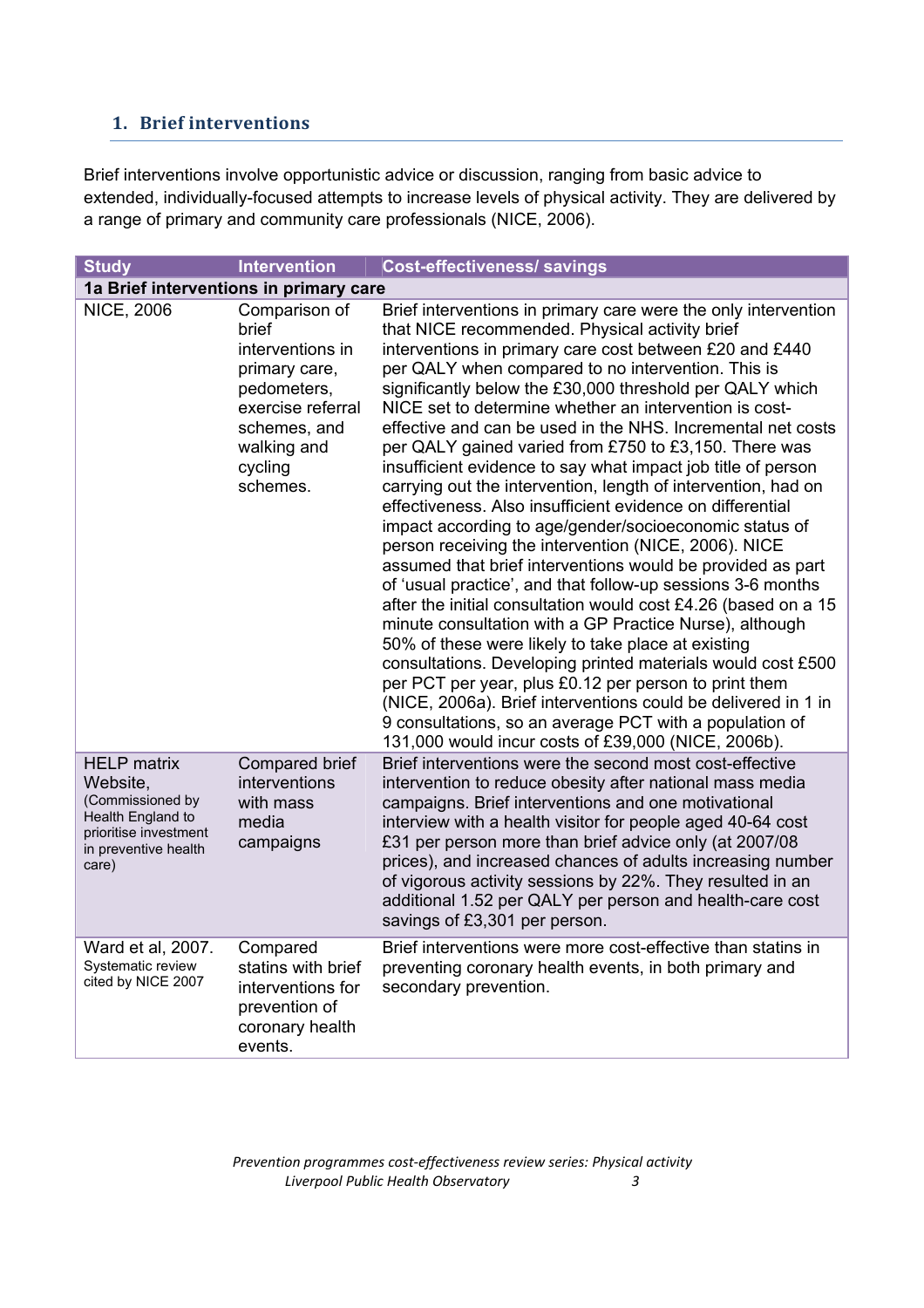| <b>Project ACTIVE</b><br>Sevick et al, 2000<br>Randomised<br>controlled trial in<br>America, NHS EED<br>abstract stated<br>generalisability limited<br>to similar settings.<br>Other points in EED. | Compared<br>lifestyle<br>interventions<br>with behavioural<br>skills training | Lifestyle interventions were more cost-effective than<br>behavioural skills training (£11 per person compared to<br>£31). Participants also lost most weight on lifestyle<br>interventions.                                                                                                                                                                                                                                                                                                                                                                                                 |
|-----------------------------------------------------------------------------------------------------------------------------------------------------------------------------------------------------|-------------------------------------------------------------------------------|---------------------------------------------------------------------------------------------------------------------------------------------------------------------------------------------------------------------------------------------------------------------------------------------------------------------------------------------------------------------------------------------------------------------------------------------------------------------------------------------------------------------------------------------------------------------------------------------|
| Müller -<br>Riemenschneider<br>et al, 2009,<br>German systematic<br>review                                                                                                                          | <b>Brief</b><br>interventions<br>and telephone<br>interventions               | In adults with existing health problems in areas of socio-<br>economic deprivation, face-to-face brief interventions<br>(£10,005 per QALY) and telephone interventions (£24,184)<br>were both cost-effective                                                                                                                                                                                                                                                                                                                                                                                |
| Pringle et al, 2010<br>Cost-effectiveness<br>analysis of 7<br>interventions. NHS<br>EED abstract not<br>available until<br>December 2010.                                                           | Compared 7<br>interventions                                                   | Motivational interviews were the most cost-effective<br>intervention, at £47 per QALY. Motivational interviews for<br>older adults including the BME community cost £229 per<br>QALY. Primary care weight management activities for adults<br>cost £232 per QALY, while primary care referral of adults<br>with diabetes to activity classes cost £257 per QALY. Post<br>primary care classes for older adults in the community cost<br>£257 per QALY. Primary care referral of adults and young<br>people to one to one instruction in increasing physical<br>activity cost £486 per QALY. |

| <b>Study</b>                                                                                                      | <b>Intervention</b>                                                                                | <b>Cost-effectiveness/ savings</b>                                                                                                                                                                            |
|-------------------------------------------------------------------------------------------------------------------|----------------------------------------------------------------------------------------------------|---------------------------------------------------------------------------------------------------------------------------------------------------------------------------------------------------------------|
|                                                                                                                   | 1b Secondary care – brief and other interventions                                                  |                                                                                                                                                                                                               |
| Gordon et al,<br>2007,<br>Australian<br>systematic<br>review                                                      | Behavioural interventions                                                                          | Cost-effectiveness ratios were consistently low for<br>behavioural interventions across 64 studies, less<br>than £8,954 per QALY. Interventions targeting high-<br>risk populations were more cost-effective. |
| Wake et al,<br>2008,<br>Australian RCT.<br><b>NHS EED</b><br>abstract states<br>authors<br>conclusions<br>robust. | The LEAP trial looked at<br>secondary GP brief<br>intervention for overweight<br>children aged 5-9 | Cost significantly more than usual care (P<.001) but<br>at 15 months BMI and physical activity scores were<br>not significantly different in intervention children,<br>although diet had improved.            |
| Ward et al.<br>2007.<br>Systematic<br>review cited by<br>NICE (2007)                                              | Compared statins with brief<br>interventions for prevention<br>of coronary health events.          | Brief interventions were more cost-effective than<br>statins in preventing coronary health events, in<br>secondary as well as primary prevention.                                                             |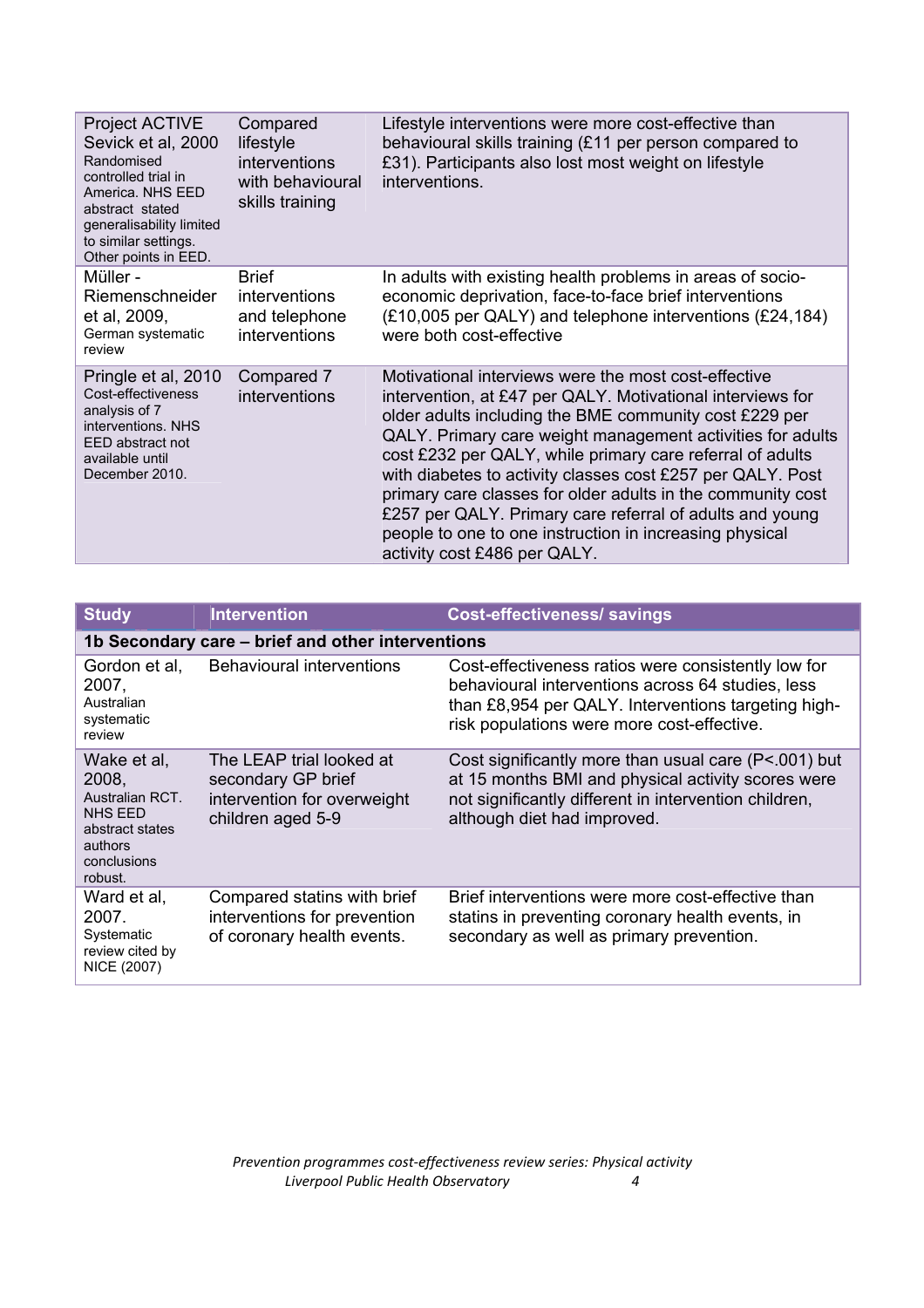#### **2. The environment**

| <b>Study</b>                                       | <b>Intervention</b>                                                                                                                                                                                                                                                                                                                                                                                              | <b>Cost-effectiveness/ savings</b>                                                                                                                                                                                                                                                                                                                                                                                                                                                                                                                                                                                                                                                                                                                                                                                                                                                                                                                                                                                                                                                                                                                                                                                                  |
|----------------------------------------------------|------------------------------------------------------------------------------------------------------------------------------------------------------------------------------------------------------------------------------------------------------------------------------------------------------------------------------------------------------------------------------------------------------------------|-------------------------------------------------------------------------------------------------------------------------------------------------------------------------------------------------------------------------------------------------------------------------------------------------------------------------------------------------------------------------------------------------------------------------------------------------------------------------------------------------------------------------------------------------------------------------------------------------------------------------------------------------------------------------------------------------------------------------------------------------------------------------------------------------------------------------------------------------------------------------------------------------------------------------------------------------------------------------------------------------------------------------------------------------------------------------------------------------------------------------------------------------------------------------------------------------------------------------------------|
| Beale et al,<br>2007 for<br><b>NICE</b>            | Rapid review of cost-<br>benefit studies.<br>Identified 8 studies on<br>walking and cycling,<br>including walking trails<br>and cycling<br>infrastructure (ways<br>available to cyclists, e.g.<br>cycle paths etc).                                                                                                                                                                                              | Long-term health and economic benefits of active travel<br>(walking and cycling) outweigh the costs by up to 11 times.<br>Only 1 study looked at cost-effectiveness. The rest looked<br>at cost-benefit ratios, and the range of these was very<br>wide, from 1.35 to 32.5. Standardised cost-benefit ratios<br>were 1:11 for cycling infrastructure. The cost-effectiveness<br>study assessed the incremental cost-effectiveness ratio for<br>urban trails which ranged from £90 to £25,000 per QALY<br>(Beale et al, 2007a)                                                                                                                                                                                                                                                                                                                                                                                                                                                                                                                                                                                                                                                                                                       |
| Macdonald,<br>2007<br>Report to Cycling<br>England | Cycling                                                                                                                                                                                                                                                                                                                                                                                                          | 20% increase in cycling by 2015 would save £107 million<br>by reducing premature deaths, £52 million from lower NHS<br>costs and £87 million due to fewer absences from work                                                                                                                                                                                                                                                                                                                                                                                                                                                                                                                                                                                                                                                                                                                                                                                                                                                                                                                                                                                                                                                        |
| <b>NICE 2008</b><br>Costing<br>report              | Looks at the cost of<br>implementing NICE<br>guidance on physical<br>activity and the<br>environment (NICE,<br>2008a) which<br>recommended;<br>a) Increase active<br>travel through<br>planning<br>b) Develop and<br>maintain safe<br>public spaces<br>c) Ensure<br>staircases are<br>designed to<br>encourage their<br>use<br>d) Ensure primary<br>school<br>playgrounds<br>encourage<br>varied, active<br>play | More research is needed, but it can be assumed<br>a)<br>that the benefits of prioritising the needs of active<br>travellers would far outweigh the cost. Toolkit for<br>costing provision of cycling lanes is provided at<br>www.dft.gov.uk/pgr/sustainable/cycling. Many<br>measures to promote active travel are already<br>being encouraged through existing legislation. One<br>report (Christie et al, 2003) found that restoring the<br>rural walking network to an acceptable standard for<br>use would cost £69.2 million, with annual<br>maintenance costs of £18.5 million.<br>b) The Urban Parks Forum (2001) estimates each<br>local authority would need to increase spending on<br>parks by £265,000 to maintain them satisfactorily.<br>Substantial investment also needed for restoration.<br>Incremental costs of planning new and refurbished<br>C)<br>buildings to reflect this recommendation are<br>assumed to be quite low.<br>d) Many measures to encourage active play are<br>already being encouraged through existing<br>legislation. Using Government initiative Zonepark<br>scheme (developing 600 primary schools) as a<br>guide, average cost of re-designing a school<br>playground would be £16,000 |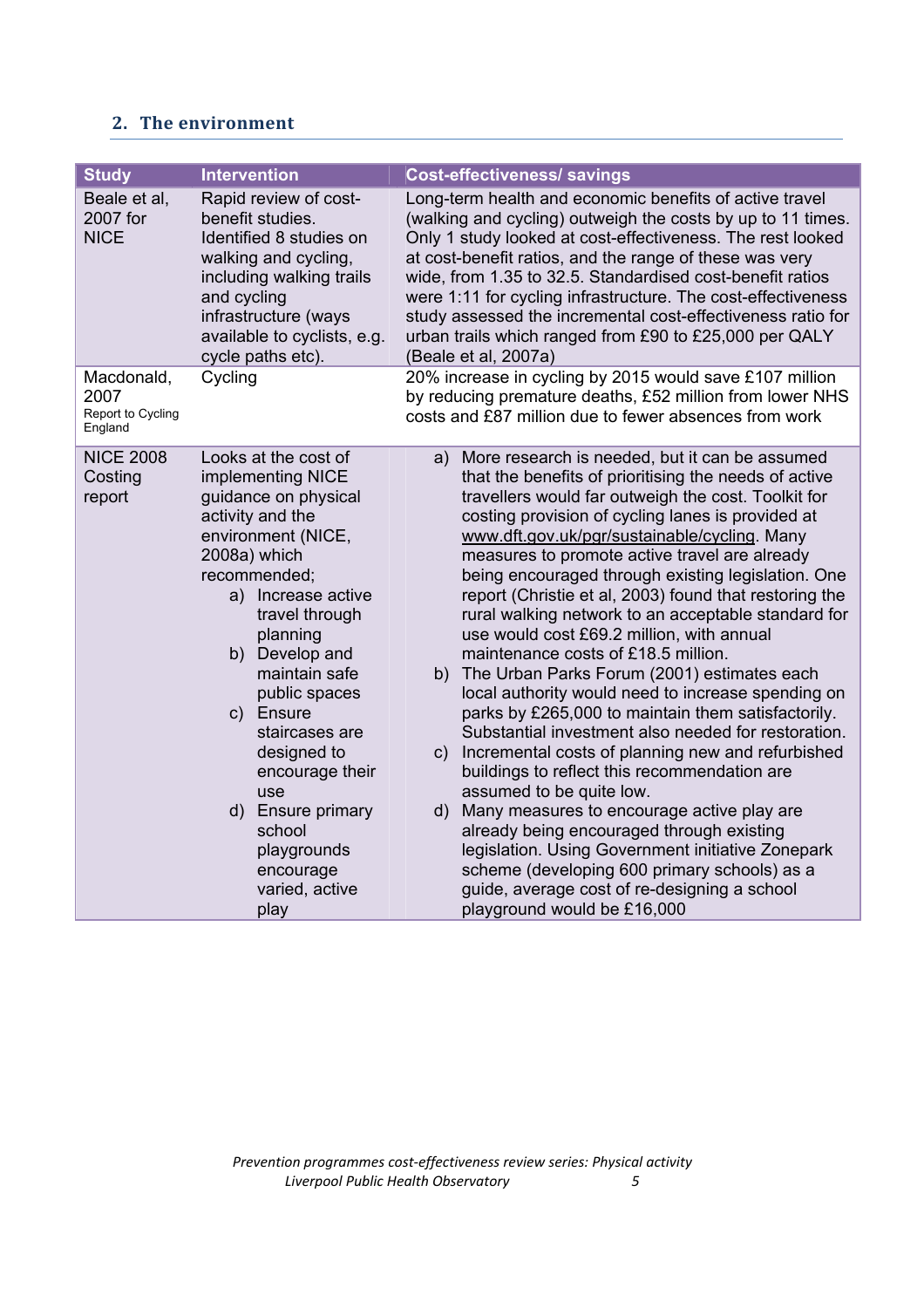#### **3. School and workplace interventions, exercise referral, pedometers and free swimming**

| <b>Study</b>                                                                                                                                                                                                                                                                                       | <b>Intervention</b>                                                                                                                                                          | <b>Cost-effectiveness/ savings</b>                                                                                                                                                                                                                                                                                                                                                                                                                                                                                                                                                                                                                                                                                                                                                                                                                                                                                                                                                                       |
|----------------------------------------------------------------------------------------------------------------------------------------------------------------------------------------------------------------------------------------------------------------------------------------------------|------------------------------------------------------------------------------------------------------------------------------------------------------------------------------|----------------------------------------------------------------------------------------------------------------------------------------------------------------------------------------------------------------------------------------------------------------------------------------------------------------------------------------------------------------------------------------------------------------------------------------------------------------------------------------------------------------------------------------------------------------------------------------------------------------------------------------------------------------------------------------------------------------------------------------------------------------------------------------------------------------------------------------------------------------------------------------------------------------------------------------------------------------------------------------------------------|
|                                                                                                                                                                                                                                                                                                    |                                                                                                                                                                              | 3a School-based interventions and other interventions for children and young people                                                                                                                                                                                                                                                                                                                                                                                                                                                                                                                                                                                                                                                                                                                                                                                                                                                                                                                      |
| <b>NICE 2009</b><br>Review of<br>ways to<br>promote<br>physical<br>activity for<br>children and<br>young people.<br><b>NHS EED</b><br>abstract states<br>intervention<br>used by Wang<br>was effective in<br>girls only.<br>Subsequent<br>analyses were<br>based on<br>females.<br>Authors did not | <b>External reports</b><br>were provided for<br>Nice on economic<br>evidence<br>(Buchanan et al,<br>2008) and cost-<br>effectiveness<br>analysis<br>(Fordham et al,<br>2008) | Buchanan et al (2008) found only 2 eligible studies. One, a<br>systematic review (Goldfield et al, 2001) found that family-based<br>behavioural treatment was more cost-effective when provided in<br>groups, when compared to group plus individual treatment. The<br>second study (Wang et al, 2003) was a cluster randomised<br>controlled trial, Planet Health. The curriculum-based intervention<br>aimed to reduce obesity in 11-14 year olds and aimed to<br>decrease TV viewing and consumption of high-fat foods, and<br>increase fruit and vegetable intake and activity levels. Cost-<br>effectiveness analysis showed that the intervention cost £21,312,<br>saved 4.13 QALYs, averting £10,053 in medical costs. Cost-<br>benefit analysis showed a net benefit of £4,628, although efficacy<br>studies found the intervention was only effective for girls.<br>Fordham et al (2008) carried out a 'case study' analysis<br>comparing four interventions - walking bus, dance classes, free |
| take all direct<br>and indirect<br>costs of obesity<br>into<br>consideration.<br>Other<br>methodological<br>issues listed on<br>EED.                                                                                                                                                               |                                                                                                                                                                              | swimming and community sports. Assumptions had to be made<br>about long-term effectiveness due to a lack of data. Walking<br>buses (which cost £121.71 per child and £4,007 per QALY), and<br>dance classes(which cost £57.82 per child and £27,570 per<br>QALY) were cost-effective. Free swimming (which cost £4.50 per<br>child and £40,462 per QALY), and community sports (which cost<br>£15.39 per child and £71,456 per QALY) were not cost-effective.<br>Pringle et al (2010) found that free swimming was cost-effective,<br>at £103 per QALY.                                                                                                                                                                                                                                                                                                                                                                                                                                                  |
| <b>HELP</b>                                                                                                                                                                                                                                                                                        | School-curriculum<br>based<br>intervention for<br>middle school<br>pupils                                                                                                    | Intervention to decrease TV viewing, increase fruit and vegetable<br>intake and increase physical activity levels. Cost £24 more than<br>normal curriculum. It was effective only for females, decreasing<br>their chances of becoming overweight adults by 1.87%. It<br>resulted in an additional 0.013 QALYs per person and health<br>care cost savings of £16.20 per person (2007/8).                                                                                                                                                                                                                                                                                                                                                                                                                                                                                                                                                                                                                 |
| Wang et al<br><b>2008. NHS</b><br>EED abstract<br>states the<br>after-school<br>intervention<br>wasn't<br>described,<br>which limits<br>generalisability.<br>Cost-<br>effectiveness<br>based on a<br>subjective<br>measure (body<br>fat). Other<br>points on EED.                                  | Elementary<br>(primary) school<br>children in after-<br>school care were<br>given healthy<br>snacks and an<br>environment<br>conducive to<br>activity.                       | Cost per capita over 128 days for the intervention was £524 per<br>child more than usual after-school care. Intervention reduced<br>body fat by 0.76% in children who attended more than 40% of the<br>sessions.                                                                                                                                                                                                                                                                                                                                                                                                                                                                                                                                                                                                                                                                                                                                                                                         |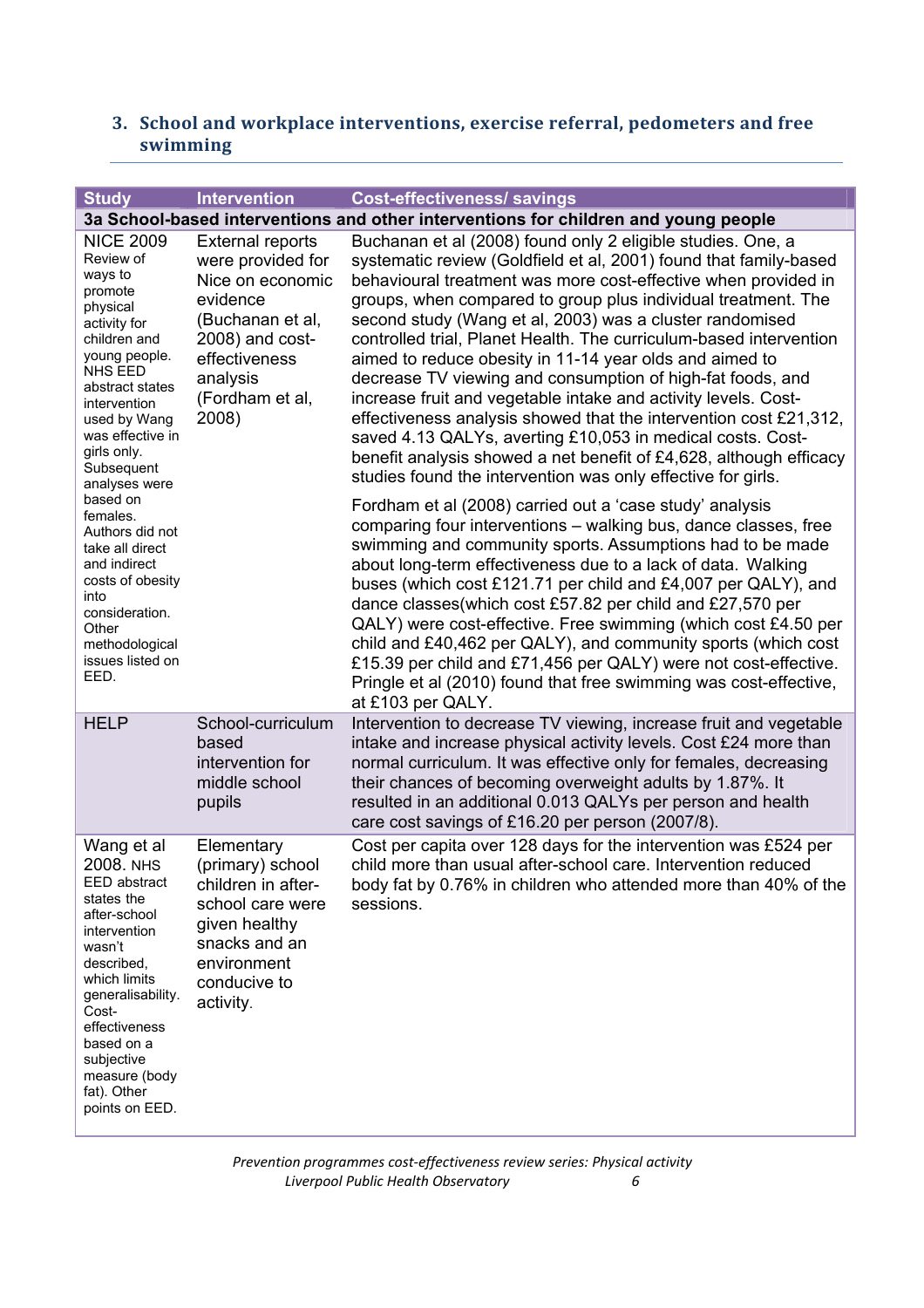Brown et al, 2008, American study. NHS EED abstract states study well conducted.

Curriculum and family-based programme plus physical activity

Looked at 916 8-11 year olds, 93% Hispanic. Cost £36,056 and saved £91,832 in medical care costs and lost productivity days averted. Incremental cost per QALY gained was £737 compared with no intervention.

| <b>Study</b>                                                               | <b>Intervention</b>                                                                                                                                                                                                                                                     | <b>Cost-effectiveness/savings</b>                                                                                                                                                                                                                                                                                                                                                                                                                                                                                                         |
|----------------------------------------------------------------------------|-------------------------------------------------------------------------------------------------------------------------------------------------------------------------------------------------------------------------------------------------------------------------|-------------------------------------------------------------------------------------------------------------------------------------------------------------------------------------------------------------------------------------------------------------------------------------------------------------------------------------------------------------------------------------------------------------------------------------------------------------------------------------------------------------------------------------------|
|                                                                            | 3b Exercise and diet interventions and worksite programme                                                                                                                                                                                                               |                                                                                                                                                                                                                                                                                                                                                                                                                                                                                                                                           |
| <b>NICE, 2007</b><br>CG43<br>Obesity.<br>Section 6:<br>Health<br>Economics | NICE state that there is<br>little evidence of non-<br>pharmacological<br>interventions (diet,<br>physical activity and<br>behavioural treatment)<br>in tackling obesity. This<br>review identified 2<br>relevant studies looking<br>at exercise and diet<br>programmes | Pritchard et al (1997) was an exercise and dietary<br>worksite programme for overweight middle-aged men. It<br>involved 19 contacts from a healthcare professional and<br>participants lost an average of 2.9kg in 12 months<br>(£183.45 per kg lost). Anderssen et al (1996) looked at a<br>programme where participants in the intervention group<br>received 158 sessions of up to an hour with a qualified<br>instructor, plus dietary advice. Participants lost an average<br>of 2kg at 12 months, at a cost of £368.50 per kg lost. |
| <b>NICE, 2008</b><br>included;<br>Workplace                                | & Østerås).                                                                                                                                                                                                                                                             | Bending et al (2008) economic analysis identified 4 studies (Purath, Aittasala, Chyou                                                                                                                                                                                                                                                                                                                                                                                                                                                     |
| interventions<br>Bending et al<br>(2008)                                   |                                                                                                                                                                                                                                                                         | The key findings of these 4 studies are shown below                                                                                                                                                                                                                                                                                                                                                                                                                                                                                       |
| Purath et al<br>(2004)                                                     | Health promotion<br>consultation                                                                                                                                                                                                                                        | One 30 minute health promotion consultation, followed by<br>a 30 minute follow-up telephone consultation by an<br>occupational health nurse, cost £57 per employee (a total<br>of £57,000) and achieved a £484,944 net NHS cost saving<br>(lifetime NHS costs averted) with QALY gains of 0.12 at<br>95% confidence interval.                                                                                                                                                                                                             |
| Aittasalo et<br>al (2004)                                                  | Physical activity<br>counselling                                                                                                                                                                                                                                        | Two 30 minute physical activity counselling sessions, and<br>2 fitness tests. Cost £136.19 per employee (a total of<br>£136,188), and achieved a net NHS cost saving of<br>£292,388, with QALY gains of 0.11 at 95% confidence<br>interval.                                                                                                                                                                                                                                                                                               |
| Chyou et al<br>(2006)                                                      | Walking programme                                                                                                                                                                                                                                                       | Walking programme run by occupational health nurses<br>cost £56 per employee (total of £56,000), and achieved a<br>£311,547 net NHS cost saving, with QALY gains of 0.08 at<br>95% confidence interval.                                                                                                                                                                                                                                                                                                                                   |
| Østerås et<br>al, 2006                                                     | Counselling and fitness<br>programme                                                                                                                                                                                                                                    | Intervention costs of £267 per person, no further details<br>were available.                                                                                                                                                                                                                                                                                                                                                                                                                                                              |
| Lu et al,<br>2008<br>Large-scale                                           | Online physical activity<br>programme for 51,383                                                                                                                                                                                                                        | Cash incentive of £96 for employees doing at least 20<br>minutes, three days a week for 10 out of 12 consecutive                                                                                                                                                                                                                                                                                                                                                                                                                          |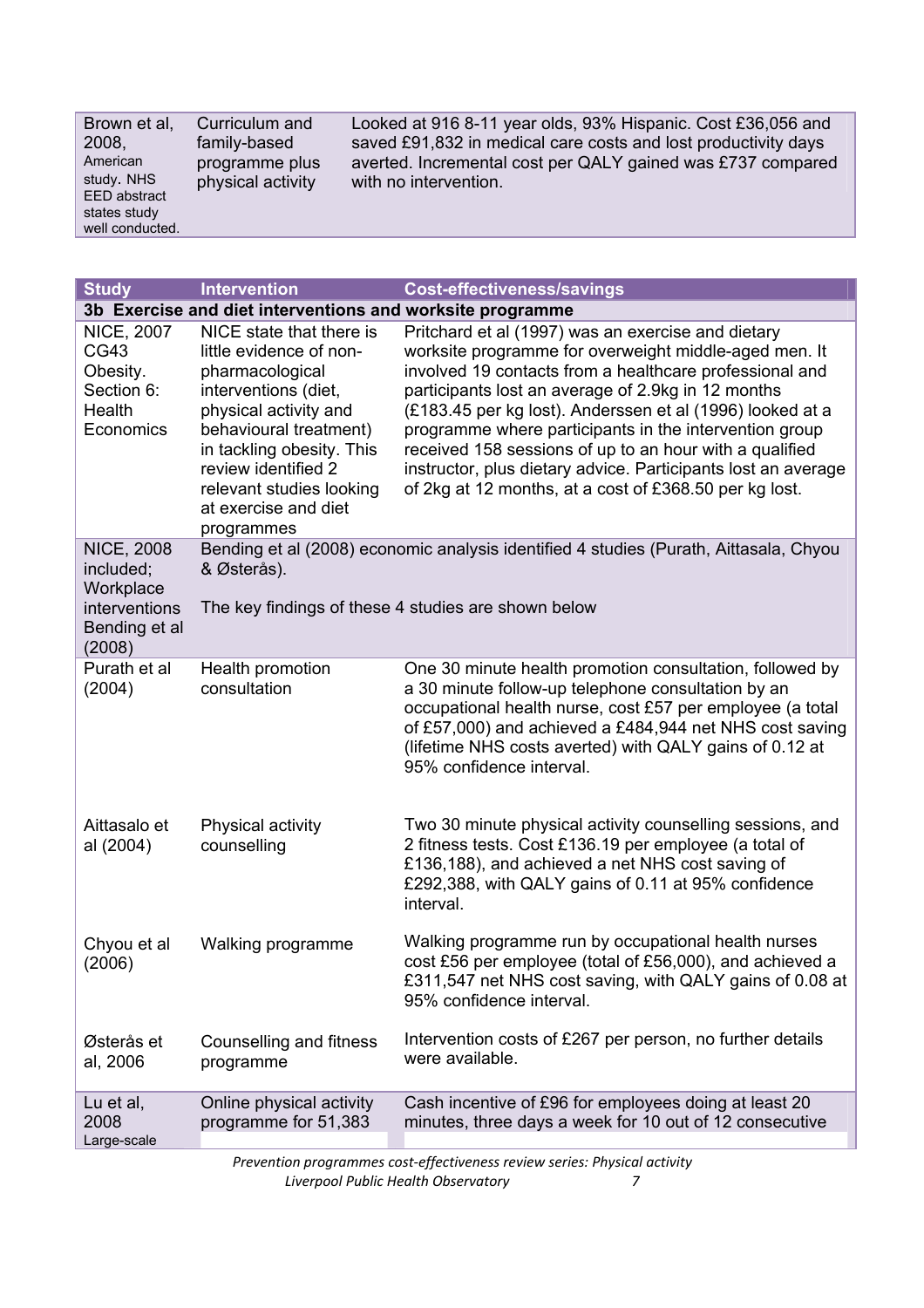| American cost<br>study                                                                                                                                                                                                                                                          | IBM employees.<br>Employees logged<br>physical activity online.                                                                                                                                                                                         | weeks. Average annual health care costs increased by<br>£187 less for participants than non-participants (P=0.09).                                                                                                                                                                                                                                                                                                                                                                                      |
|---------------------------------------------------------------------------------------------------------------------------------------------------------------------------------------------------------------------------------------------------------------------------------|---------------------------------------------------------------------------------------------------------------------------------------------------------------------------------------------------------------------------------------------------------|---------------------------------------------------------------------------------------------------------------------------------------------------------------------------------------------------------------------------------------------------------------------------------------------------------------------------------------------------------------------------------------------------------------------------------------------------------------------------------------------------------|
| <b>Study</b>                                                                                                                                                                                                                                                                    | <b>Intervention</b>                                                                                                                                                                                                                                     | <b>Cost-effectiveness/savings</b>                                                                                                                                                                                                                                                                                                                                                                                                                                                                       |
|                                                                                                                                                                                                                                                                                 | 3c Exercise referral schemes                                                                                                                                                                                                                            |                                                                                                                                                                                                                                                                                                                                                                                                                                                                                                         |
| Dr Foster,<br>2005<br>Research<br>commissioned<br>by NICE 2006                                                                                                                                                                                                                  | Exercise referral<br>schemes                                                                                                                                                                                                                            | NICE (2006) did not find sufficient evidence to<br>recommend, although 91% of PCTs provided exercise<br>on prescription (Dr Foster 2005). Average investment<br>per scheme is £100,000 (ranging from £77,000 to<br>£133,000).                                                                                                                                                                                                                                                                           |
| Pringle,<br>2010<br><b>NHS EED</b><br>abstract not<br>available until<br>December<br>2010.                                                                                                                                                                                      | <b>UK cost-effectiveness</b><br>analysis of 7<br>interventions                                                                                                                                                                                          | Primary care activity classes cost £509 per QALY. Activity<br>classes for young people in the community cost £94 per<br>QALY. Activity classes for older adults in the community<br>cost £92 per QALY. Free swimming classes for young<br>people in the community cost £94 per QALY.                                                                                                                                                                                                                    |
| Rome et al,<br>2009,<br>Randomised<br>controlled trial<br>in Sweden                                                                                                                                                                                                             | Physical Activity on<br>Prescription (PAP)<br>programme compared<br>to written information<br>only                                                                                                                                                      | 525 sedentary adults with lifestyle-related health<br>problems. Intervention exercise twice a week, education<br>and counselling. Control group received written<br>information only. Intention-to-treat programme costs £563<br>intervention group, £264 control. No differences between<br>groups so written information only more cost-effective.                                                                                                                                                    |
| Windle et al,<br>2010<br>UK meta-<br>analysis of<br>high-quality<br>reports                                                                                                                                                                                                     | Interventions for over<br>65s                                                                                                                                                                                                                           | Community based walking programmes cost £7,300 per<br>QALY. Community based exercise programmes cost<br>£12,100 per QALY. Minimum of two 45 minute sessions<br>per week is most effective.                                                                                                                                                                                                                                                                                                              |
| Dalziel et al,<br><b>2006. NHS</b><br>EED states no<br>abstract will be<br>written as<br>generalisability<br>to NHS limited.                                                                                                                                                    | Analysis of the New<br><b>Zealand Green</b><br><b>Prescription Programme</b>                                                                                                                                                                            | 878 inactive patients presenting to GPs were given advice<br>and a written prescription to increase their physical activity<br>levels. Programme cost £965 per QALY.                                                                                                                                                                                                                                                                                                                                    |
| Lingren et al,<br>2007,<br>Assessment of<br>the economic<br>consequences<br>of the Finnish<br><b>Diabetes</b><br>Prevention<br>Study. NHS<br>EED states all<br>patients in trial<br>Caucasian and<br>aged 60 plus -<br>may limit<br>generalisability.<br>Other points on<br>EED | Intensive lifestyle<br>programme which<br>aimed to prevent Type 2<br>diabetes in a high-risk<br>population. Study<br>involved a third of all 60<br>year olds in the county<br>of Stockholm, Sweden,<br>with impaired glucose<br>tolerance, and BMI >25. | Intervention included circuit training and individual<br>exercise sessions, plus visits to doctor and nutritionist.<br>Cost per QALY gained was £2,010 based on 2003 prices.<br>Herman et al (2005) found similar results in an at-risk<br>population: interventions focusing on diet and exercise<br>cost £956 per QALY, as did Jacobs-van der Bruggen et al<br>(2007), where diet and exercise interventions for the<br>general population cost £2,635 when assuming maximum<br>intervention effects. |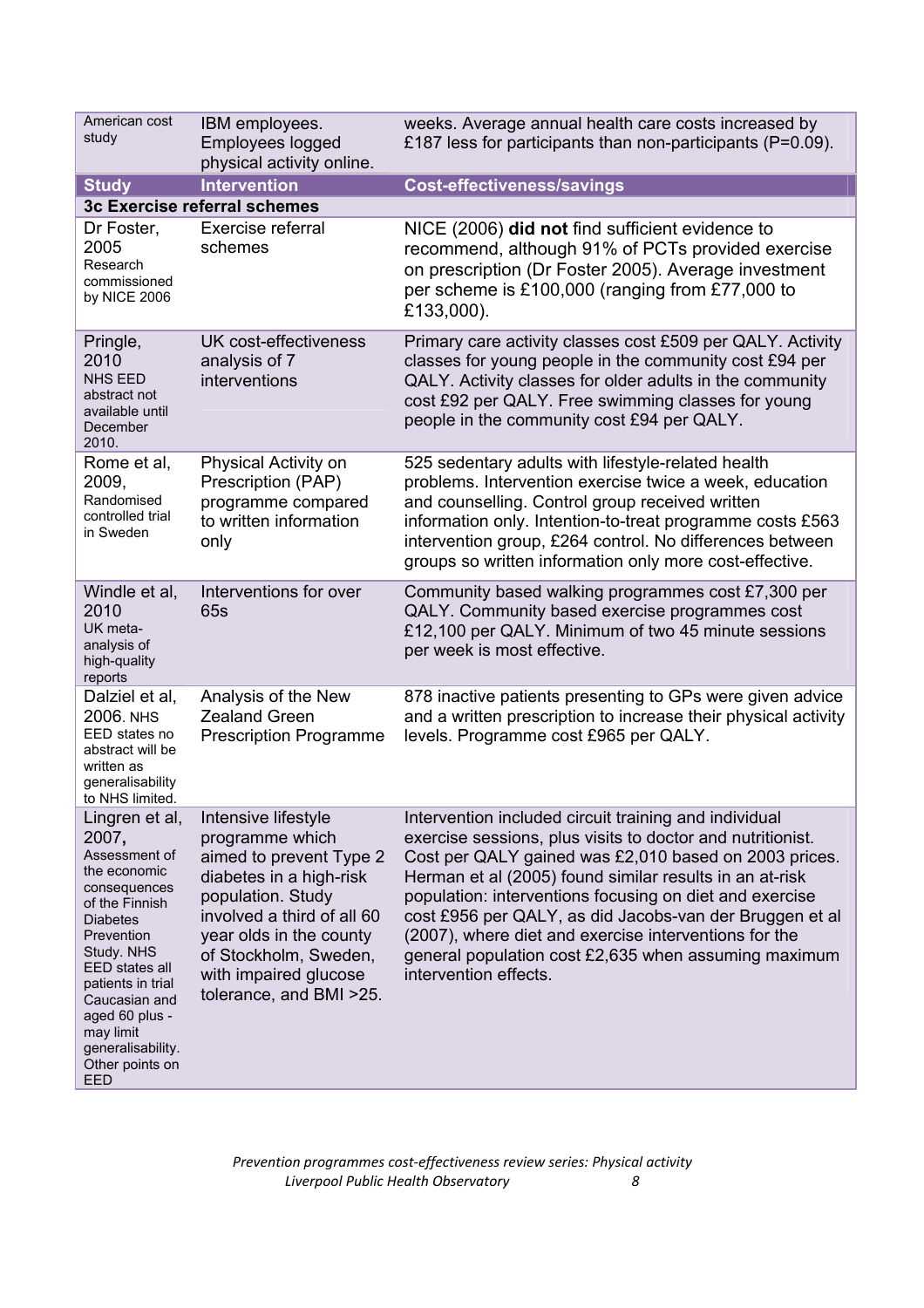| Vos et al,<br>2010                                                                                                                                         | GP referral to exercise<br>psychologist.                                                                          | Cost-effective at median cost of £12,884 per healthy year<br>of life restored.                                                                                                                                                                                                                                                                                                                                       |
|------------------------------------------------------------------------------------------------------------------------------------------------------------|-------------------------------------------------------------------------------------------------------------------|----------------------------------------------------------------------------------------------------------------------------------------------------------------------------------------------------------------------------------------------------------------------------------------------------------------------------------------------------------------------------------------------------------------------|
| Australian cost-<br>effectiveness<br>analysis                                                                                                              | Exercise on prescription                                                                                          | Cost-effective at £5,829 per healthy year of life restored.                                                                                                                                                                                                                                                                                                                                                          |
| Cobiac et al<br>(2009)<br>Australian cost-<br>utility analysis.<br>NHS FFD<br>abstract states<br>methodology<br>and<br>conclusions<br>valid.               | Compared 6<br>interventions to increase<br>physical activity                                                      | GP physical activity prescriptions combined with phone<br>calls from an exercise psychologist (incremental cost<br>£6,651 per healthy year of life restored).                                                                                                                                                                                                                                                        |
| <b>Wirral PCT</b><br>(2010)<br>Wirral<br>lifestyle and<br>weight<br>management<br>programme<br>(LWMP)<br>Preliminary<br>cost-<br>effectiveness<br>analysis | Free NHS weight<br>management<br>programme, accessed<br>following a health check<br>with GP or practice<br>nurse. | Intensive 12 week lifestyle programme for individuals with<br>BMI>30, or BMI>28 with at least 2 co-morbidities. Includes<br>both group and one-to-one sessions. Averts 38 coronary<br>heart disease deaths, and provides an additional 13.2<br>QALYs to the Wirral population per year. Net costs (taking<br>into account health care costs saved) were £179,040 for<br>2007-8. Net cost of £13,564 per QALY gained. |

| <b>Study</b>                                                                      | <b>Intervention</b>                                            | <b>Cost-effectiveness/ savings</b>                                                                                                                                                                                             |  |
|-----------------------------------------------------------------------------------|----------------------------------------------------------------|--------------------------------------------------------------------------------------------------------------------------------------------------------------------------------------------------------------------------------|--|
| <b>3d Pedometers</b>                                                              |                                                                |                                                                                                                                                                                                                                |  |
| <b>NICE, 2006</b>                                                                 | Four commonly used<br>methods to increase<br>physical activity | Insufficient evidence found by NICE to recommend use of<br>pedometers.                                                                                                                                                         |  |
| Cobiac,<br>2009,<br>Australian cost-<br>utility analysis<br>(see Cobiac<br>above) | Compared 6<br>interventions to increase<br>physical activity   | Use of pedometers was the second most cost-effective<br>method of 6 compared (see above), with 20,000 years of<br>healthy life restored compared with current care. The net<br>cost of this intervention was a saving of £254. |  |
| Vos et al.<br>2010<br>Australian cost-<br>effectiveness<br>analysis               | Pedometers                                                     | Found to be cost-saving. Restored 20,000 healthy life<br>years at a lifetime cost of just over £33 million.                                                                                                                    |  |

| <b>Study</b>                             | <b>Intervention</b>                                                                                                                                   | <b>Cost-effectiveness/savings</b>                                                                                                                                                                                                                                                                                                                            |
|------------------------------------------|-------------------------------------------------------------------------------------------------------------------------------------------------------|--------------------------------------------------------------------------------------------------------------------------------------------------------------------------------------------------------------------------------------------------------------------------------------------------------------------------------------------------------------|
| 3e Free swimming                         |                                                                                                                                                       |                                                                                                                                                                                                                                                                                                                                                              |
| Government<br>and Public<br>Sector, 2010 | <b>Government Free</b><br>Swimming Programme.<br><b>Local Authorities</b><br>received funding to offer<br>free swimming to under<br>16s and over 60s. | Generated 115,000 net additional swimmers in under 16s<br>at a cost of £172 per additional swimmer, and a cost of<br>£3.55 for each additional swim. Benefit to cost ratio was<br>0.82 for under 16s. In over 60s, the programme generated<br>an additional 23,000 swimmers, at a cost of £535 per<br>additional swimmer, and a cost of £8.23 per additional |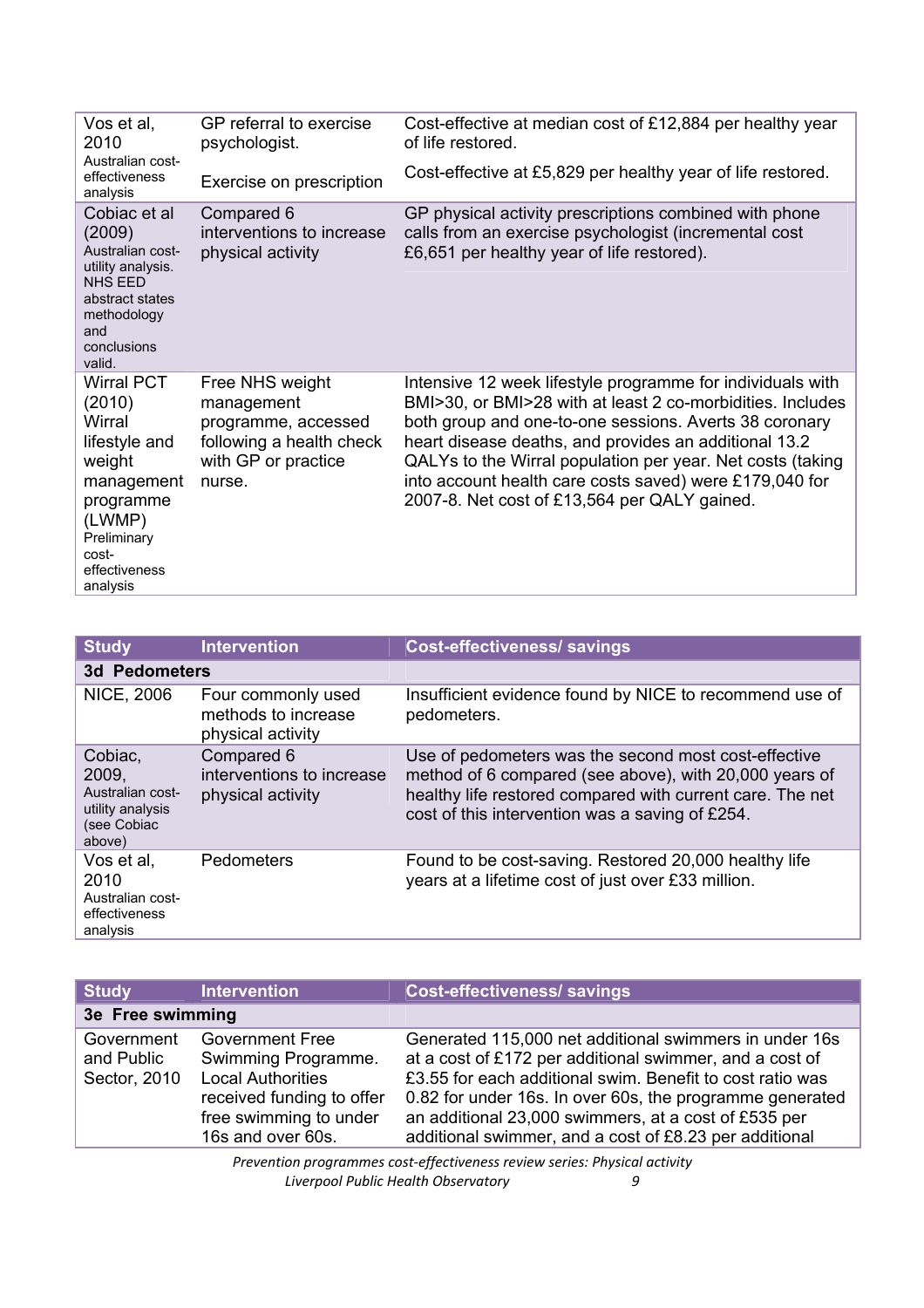|                                                                                                                | Launched April 2009 in<br>261 out of 326 Local<br>Authorities. | swim. Benefit to cost ratio was 0.53. The authors<br>recommended Local Authorities should continue to offer<br>free swimming, targeting swimmers in deprived areas or<br>non-swimmers. |
|----------------------------------------------------------------------------------------------------------------|----------------------------------------------------------------|----------------------------------------------------------------------------------------------------------------------------------------------------------------------------------------|
| Pringle et al,<br>2010<br>UK cost-<br>effectiveness<br>analysis. NHS<br>EED abstract<br>available Dec<br>2010. | <b>Free Swimming</b>                                           | Pringle et al (2010) found that free swimming was cost-<br>effective, at £103 per QALY.                                                                                                |
| Fordham et<br>al, 2008<br>UK cost-<br>effectiveness<br>analysis.                                               | Free swimming                                                  | Free swimming cost £4.50 per child and £40,462 per<br>OALY.                                                                                                                            |

#### **4. Mass media campaigns**

| <b>Study</b>                                                                       | <b>Intervention</b>                                                                                | Cost-effectiveness/ savings                                                                                                                                                                                                                                                                                                                                                                                                                                                                                                                                                |
|------------------------------------------------------------------------------------|----------------------------------------------------------------------------------------------------|----------------------------------------------------------------------------------------------------------------------------------------------------------------------------------------------------------------------------------------------------------------------------------------------------------------------------------------------------------------------------------------------------------------------------------------------------------------------------------------------------------------------------------------------------------------------------|
| <b>HELP matrix</b>                                                                 | National mass media<br>campaigns                                                                   | National mass media campaigns were the most cost-<br>effective intervention to reduce obesity. A seven week<br>health education campaign undertaken by the BBC across<br>BBC TV channels and a website cost £73.60 per person.<br>Adults chances of being physically active were increased<br>by 16.9%, which would result in an additional 0.736 QALYs<br>per person, and health care cost savings of £2,494 per<br>person (based on 2007/08 prices).                                                                                                                     |
| Cobiac,<br>2009,<br>Australian cost-<br>utility analysis<br>(see Cobiac<br>above). | Compared 6<br>interventions to increase<br>physical activity,<br>including mass media<br>campaigns | Mass media campaigns were the most cost-effective<br>intervention of the 6 compared, and restored 23,000<br>healthy life years. Net costs were a saving of £260. The<br>interventions included pedometers (see section above),<br>GP referral to an exercise psychologist (£45,350 per DALY<br>averted), TravelSmart active travel programme (£10,884<br>per DALY averted), and internet advice (£1,209 per DALY<br>averted). All the interventions apart from GP referral had<br>between 74% and 100% probability of being cost-effective<br>at £30,204 per DALY averted. |
| Vos et al,<br>2010<br>Australian cost-<br>effectiveness<br>analysis                | Mass media campaigns                                                                               | Cost-saving. Saved 23,000 lifetime DALYs at a lifetime<br>cost of almost £8 million.                                                                                                                                                                                                                                                                                                                                                                                                                                                                                       |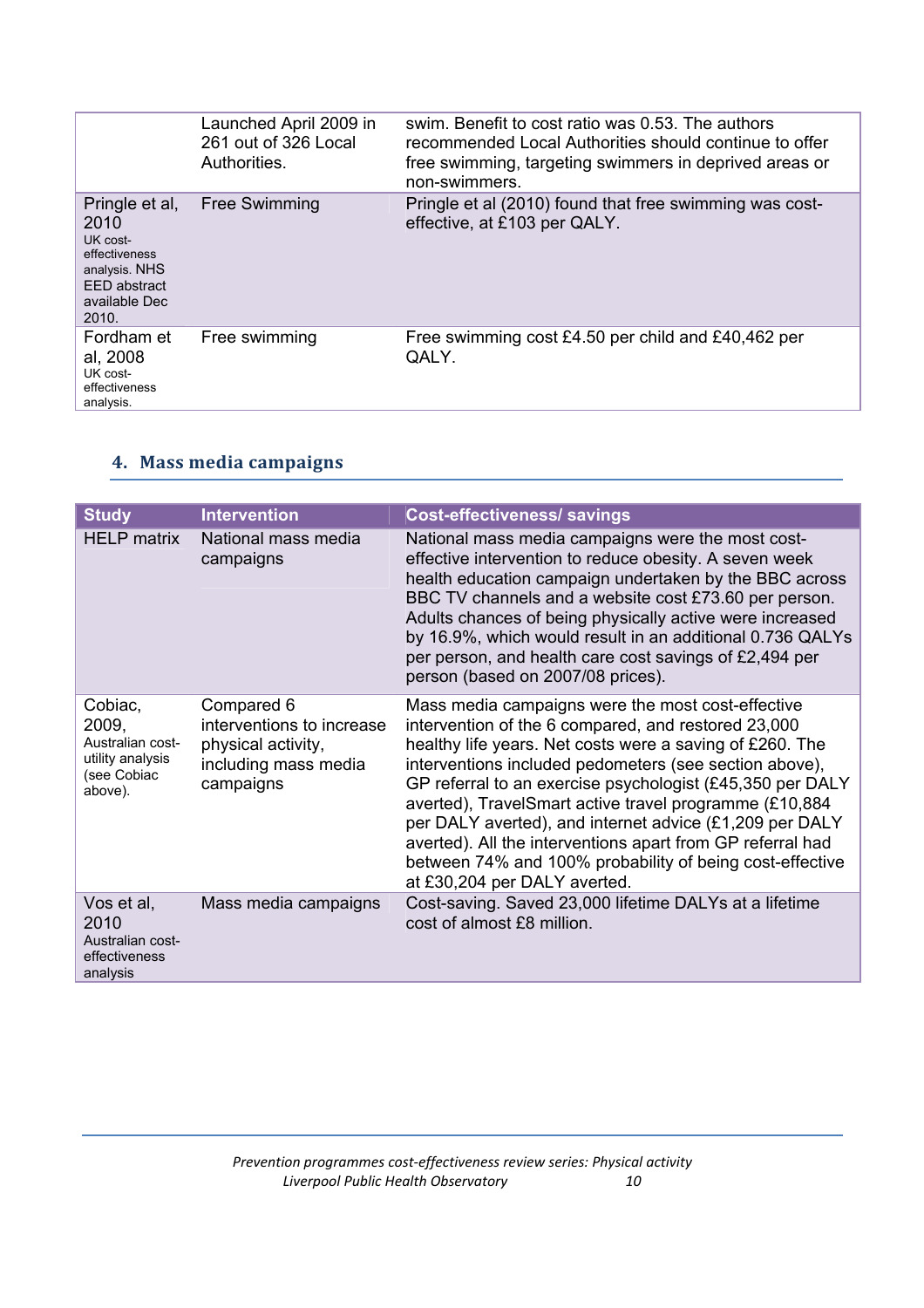### **Conclusion**

In conclusion, there is clear evidence for the effectiveness of brief interventions in increasing levels of physical activity. Evidence, including that provided by NICE, is also very strong on the importance of the environment on increasing levels of physical activity, particularly the benefits of active travel such as walking and cycling. There is emerging evidence that mass media campaigns and physical activity on prescription are effective. There is also emerging evidence to support the use of other measures such as free swimming and mass media campaigns.

| <b>Acknowledgements</b>                                                          |                                                                                              |                |                                                                                                  |  |  |  |
|----------------------------------------------------------------------------------|----------------------------------------------------------------------------------------------|----------------|--------------------------------------------------------------------------------------------------|--|--|--|
| Barbara Hanratty                                                                 | Clinical Senior Lecturer in Population and<br>Community Health, University of<br>Liverpool.  | Matthew Ashton | Assistant Director of Public Health.<br>Strategy & Intelligence, NHS Knowsley /<br>Knowsley MBC. |  |  |  |
| Angela Boland                                                                    | Associate Director, Liverpool Reviews &<br>Implementation Group, University of<br>Liverpool. | Mike Parker    | Managing Director, HM Partnerships.                                                              |  |  |  |
| Nigel Fleeman                                                                    | Research Fellow, Liverpool Reviews &<br>Implementation Group, University of<br>Liverpool.    | Kieran Lamb    | Head of Library Services, Liverpool PCT.                                                         |  |  |  |
| Robin Ireland                                                                    | Chief Executive, Heart of Mersey.                                                            |                |                                                                                                  |  |  |  |
| <b>Authors</b>                                                                   |                                                                                              |                |                                                                                                  |  |  |  |
| Janet Ubido & Cath Lewis, Researchers, Liverpool Public Health Observatory       |                                                                                              |                |                                                                                                  |  |  |  |
| Richard Holford, Public Health Development Manager, NHS Knowsley / Knowsley MBC. |                                                                                              |                |                                                                                                  |  |  |  |
| Alex Scott-Samuel, Director, Liverpool Public Health Observatory.                |                                                                                              |                |                                                                                                  |  |  |  |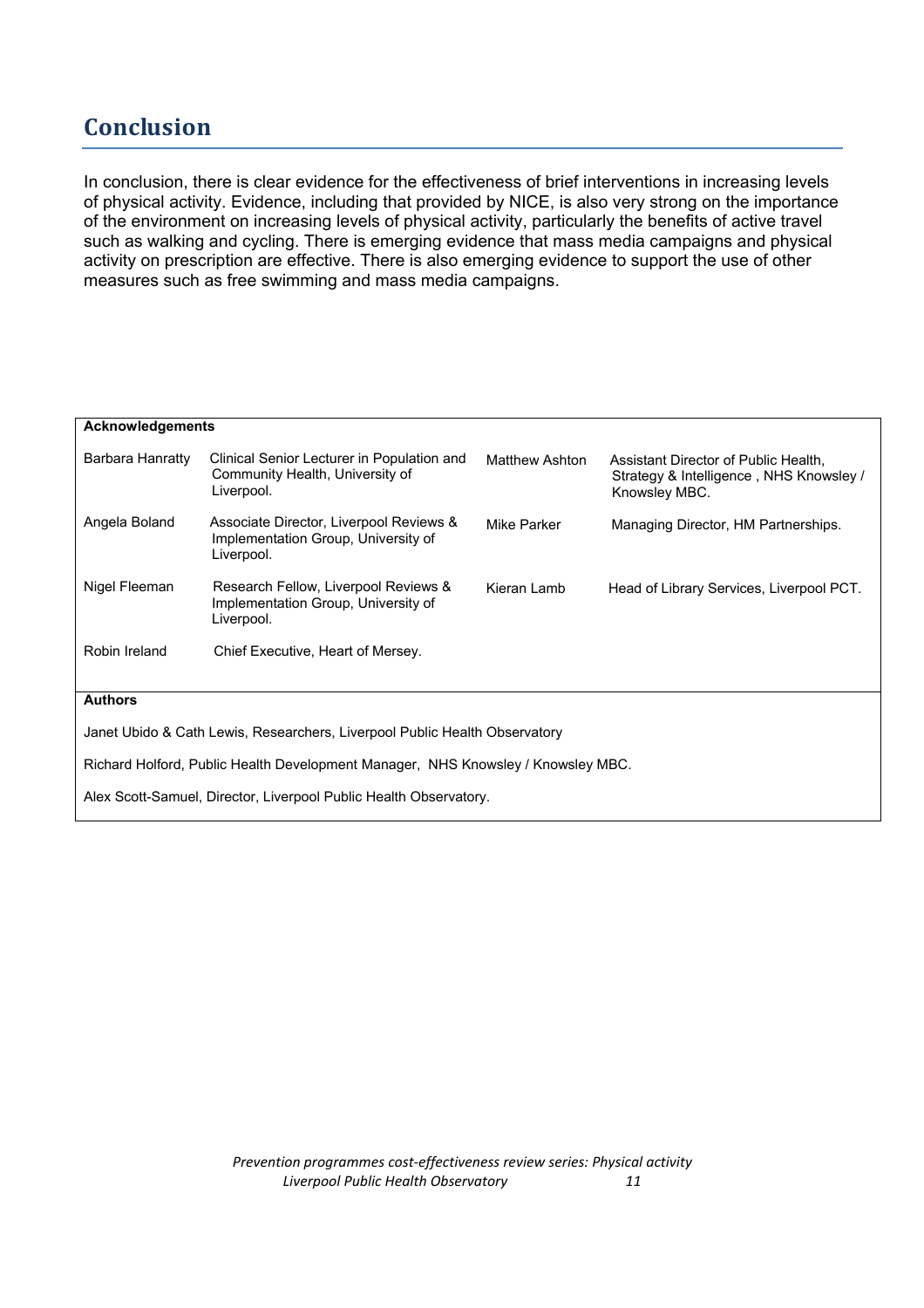#### **References**

Anderssen et al, 1996. Improved carbohydrate metabolism after physical training and dietary intervention in individuals with the 'atherothrombogenic syndrome'. Oslo Diet and Exercise Study (ODES). A randomized trial. *Journal of Internal Medicine* 1996;240:203–9

Aittasalo et al, 2004. The effectiveness of physical activity counselling in a work-site setting. A randomised controlled trial. Patient Education and Counselling 2004: 44; 193-202.

Beale et al, 2007. March 2007. University of York. A Rapid Review of Economic Literature Related to Environmental Interventions that Increase Physical Activity Levels in the General Population, PDG Report http://www.nice.org.uk/nicemedia/pdf/word/Economics%20evidence%20review%20summary.pdf

Beale et al, 2007a. May 2007. An Economic Analysis of Environmental Interventions that Promote Physical Activity. York, York Health Economics Consortium, http://www.nice.org.uk/nicemedia/pdf/PAEFinalEconomicModellingReport.pdf

Bending et al, 2008. York Health Economics Consortium. An Economic Analysis of Workplace Interventions that Promote Physical Activity, PHIAC Report April 2008: http://www.nice.org.uk/nicemedia/live/11981/41068/41068.pdf

Brown et al, 2007. *The cost-effectiveness of a school-based overweight program*. International Journal of Behavioural Nutrition and Physical Activity 2007, 4:47 doi:10.1186/1479-5868-4-47

Buchanan J et al, 2008. *A Rapid Review of Economic Literature Related to The Promotion of Physical Activity, Play and Sport for Pre-school and School Age Children in Family, Pre-school, School and Community Settings* National Institute for Health and Clinical Excellence, Health economics Research Centre, Oxford University, PDG Report http://www.nice.org.uk/nicemedia/live/11773/43039/43039.pdf

Cobiac et al, 2009. *Cost-effectiveness of interventions to promote physical activity: a modelling study* PLoS Medicine 2009; 6(7):e1000110 http://www.crd.york.ac.uk/CRDWeb/ShowRecord.asp?ID=22009102454

Christie M, Matthews J, 2003. *The economic and social value of walking in rural England.* London: The Ramblers' Association.

Centre for Reviews and Dissemination (CRD) http://www.crd.york.ac.uk/CRDWeb/ShowRecord.asp?ID=22009100958: last accessed August 2010)

Chyou P, Scheuer D, Linneman JG. Assessment of female participation in an employee 20-week walking incentive program at Marshfield Clinic, a large multispecialty group practice. Clinical Medicine & Research 2006; 4: 256-265.

Dalziel et al, 2006. *Cost utility analysis of physical activity counselling in general practice* Australian and New Zealand Journal of Public Health 2006; 30:57-63

Department for Culture, Media and Sport, 2002. *Game plan: a strategy for delivering government's sport and physical activity objectives.* London: Department for Culture, Media and Sport.

Department of Health, 2004. *At least five a week; evidence on the impact of physical activity and its relationship to health.*  A report from the Chief Medical Officer. London: Department of Health.

Department of Health, September 2009. *Let's Get Moving. Commissioning Guidance. A new physical activity care pathway for the NHS* http://www.dh.gov.uk/prod\_consum\_dh/groups/dh\_digitalassets/documents/digitalasset/dh\_105944.pdf

Dr Foster (2005) *Primary care management of adult obesity.* Dr Foster accessed from: (www.drfoster.co.uk/library/reports/obesityManagement.pdf : last accessed 7 April 2006].

Fordham et al, 1<sup>st</sup> May 2008. Promoting physical activity for children: Cost effectiveness analysis

Promotion of Physical Activity in children Programme Guidance. *A cost effectiveness scenario analysis of four interventions to increase child and adolescent physical activity: the case of walking, free swimming, dance classes and community support*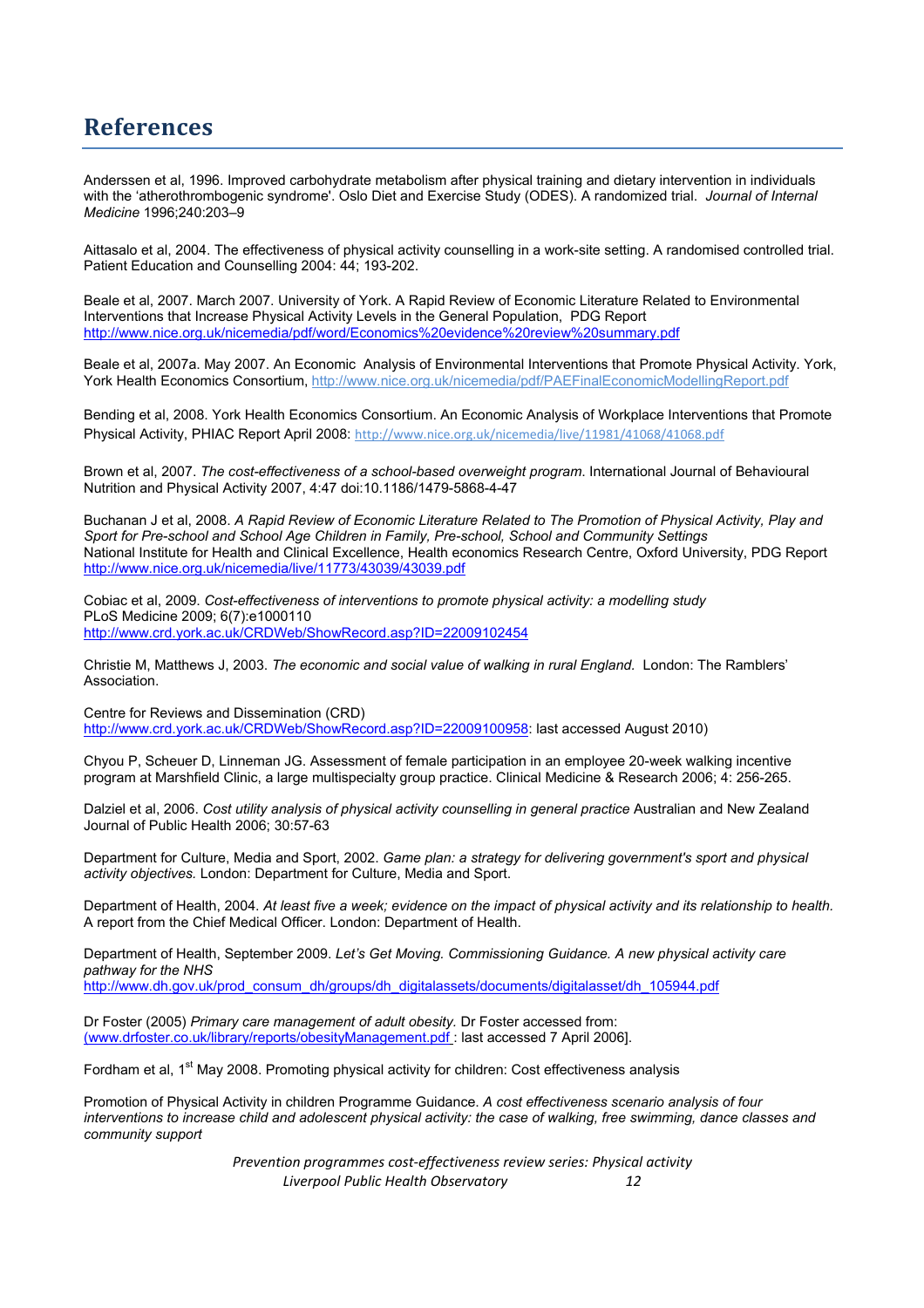#### http://www.nice.org.uk/guidance/index.jsp?action=download&o=43002

Goldfield et al, 2001. *Cost-effectiveness of group and mixed family-based treatment for childhood obesity*. International Journal of Obesity. 2001; 25 1843-1849. Quoted in NICE 2009: *Promoting physical activity for children: Review 9 – Economic evidence* 

Gordon et al, 2007. *A review of the cost-effectiveness of face-to-face behavioural interventions*. Chronic Illness 3: 101

Government and Public Sector, 2010. *Evaluation of the Impact of Free Swimming*, Year 1 report – main report. Government and Public Sector

Graves et al, 2009. *Cost-effectiveness of a telephone-delivered intervention for physical activity and diet.* PLoS ONE 2009; 4(9):e7135 http://www.ncbi.nlm.nih.gov/pubmed/19779611?dopt=Abstract

**HELP** 

Website commissioned by Health England to prioritise investment in preventive health care http://help.matrixknowledge.com/interventions/Default.asp

Herman et al, 2005. *The cost-effectiveness of lifestyle modifications or metformin in preventing Type 2 diabetes in adults with impaired glucose tolerance*. Annals of Internal Medicine; 142 (5), 323-332.

Jacobs-van der Bruggen et al, 2007. *Lifestyle interventions are cost-effective in people with different levels of diabetes risk* Diabetes Care 2007; 30 (1): 128-134.

Lingren et al, 2007. *Lifestyle intervention to prevent diabetes in men and women with impaired glucose tolerance is costeffective*. International Journal of Technology Assessment in Health Care; 23 (2) 177-183

Liverpool PCT Joint Director of Public Health Annual Report. Liverpool PCT and City Council 2009-10

Lu et al, 2008. *Effects of an Incentive-Based Online Physical Activity Intervention on Health Care Costs* Journal of Occupational and Environmental Medicine, Issue: Volume 50(11), November 2008, pp 1209-1215

Macdonald B (2007) *Valuing the benefits of cycling: A report to Cycling England*. London

Mackett et al, November 2005. *Walking buses and in Hertfordshire: Impacts and Lessons*. University College London

Müller-Riemenschneider, 2009. *Cost-effectiveness of interventions promoting physical activity* Br J Sports Med 2009;43:70-76 doi:10.1136/bjsm.2008.053728

NICE, 2006. NICE, March 2006. *Four commonly used methods to increase physical activity: brief interventions in primary care, exercise referral schemes, pedometers and community-based exercise programmes for walking and cycling http://www.nice.org.uk/nicemedia/live/11373/31838/31838.pdf*

NICE, 2006a. *Four commonly used methods to increase physical activity – Costing report http://www.nice.org.uk/nicemedia/live/11373/31847/31847.pdf*

NICE, 2006b. *Costing Template for Public Health Intervention Number 2. Four commonly used methods to increase physical activity*

http://guidance.nice.org.uk/PH2/CostingTemplate/xls/English: last accessed September 2010

NICE, 2007. Public Health Information Guidance no 2. NICE, 19 November 2007. CG43 *Obesity: full guideline, section 6 – health economics, evidence statements and reviews* (http://www.nice.org.uk/nicemedia/live/11000/38300/38300.pdf

NICE, January 2008. *Physical activity and the environment, costing report*. NICE public health guidance 8 http://www.nice.org.uk/nicemedia/live/11917/38990/38990.pdf

NICE, 2008a. PH8 Physical activity and the environment: guidance http://guidance.nice.org.uk/PH8/Guidance/pdf/English

NICE, May 2008b *Workplace health promotion: how to encourage employees to be physically active* NICE public health guidance 13. http://www.nice.org.uk/nicemedia/live/11981/40672/40672.pdf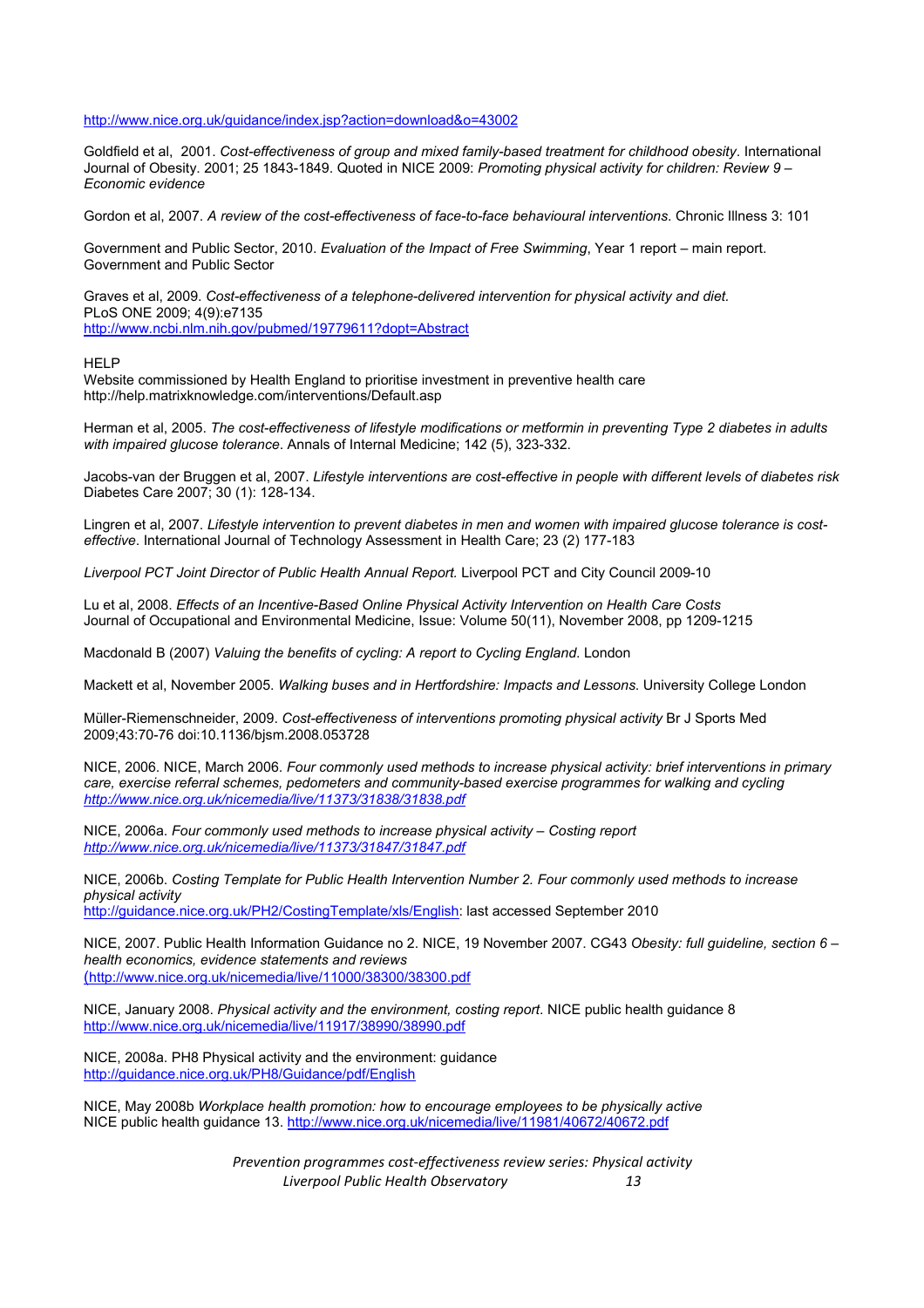NICE, January 2009. *Promoting physical activity, active play and sport for pre-school and school-age children and young people in family, pre-school, school and community settings*. NICE public health guidance 17 http://guidance.nice.org.uk/PH17/Guidance/pdf/English

Østerås H, Hammer S. The effectiveness of a pragmatic worksite physical activity program on maximal oxygen consumption and the physical activity level in healthy people. Journal of Bodywork and Movement Therapies 2006: 10; 51- 57.

Pringle et al, 2010. *Cost-effectiveness of interventions to improve moderate physical activity: A study in nine UK sites* Health Education Journal, Volume 69, Issue 2, June 2010, Pages 211-224

Pritchard et al, 1997. *A worksite program for overweight middle-aged men achieves lesser weight loss with exercise than with dietary change*. Journal of American Dietetic Association 1997; 97: 37-42

Purath et al, 2004. A brief intervention to increase physical activity in sedentary working women. Canadian Journal of Nursing Research 2004; 36: 76-91.

Rome et al, 2009. *Physical activity on prescription (PAP): Costs and consequences of a randomized, controlled trial in primary healthcare*. Scandinavian Journal of Primary Health Care, 2009;27:216–222

Sevick et al, 2000. *Cost-effectiveness of lifestyle and structured exercise interventions in sedentary adults: results of project ACTIVE*. American Journal of Preventive Medicine. July 19 (1) 1-8

Urban Parks Forum (2001) Public parks assessment. Reading: Urban Parks Forum.

Vos et al, 2010. Assessing Cost-Effectiveness in Prevention (ACE Prevention). http://www.sph.uq.edu.au/docs/BODCE/ACE-P/ACE-Prevention\_final\_report.pdf

Wake et al, 2008. Economic evaluation of a primary care trial to reduce weight gain in overweight/obese children: the LEAP trial. Ambul Pediatr. 2008 Sep-Oct;8(5):336-41. Epub 2008 Aug 20

Wang LY, Yang Q, Lowry R, Wechsler H, 2003. *Economic Analysis of a School-Based Obesity Prevention Program*. Obesity Research. 11 (11): 1313-1324http://www.crd.york.ac.uk/CRDWeb/ShowRecord.asp?ID=22009100958: last accessed August 2010).Quoted in NICE 2009. Promoting physical activity for children: Review 9 – Economic evidence

Wang LY, Gutin B, Barbeau P, Moore JB, Hanes J, Johnson MH, Cavnar M, Thornburg J, Yin Z. Cost-effectiveness of a school-based obesity prevention program. Journal of School Health 2008; 78(12): 619-624. http://onlinelibrary.wiley.com/doi/10.1111/j.1746-1561.2008.00357.x/abstract

Ward et al, 2007. *A systematic review and economic evaluation of statins for the prevention of coronary health events* Health Technology Assessment 11 (14).

Windle et al, 2010. *Is exercise effective in promoting mental well-being in older age? A systematic review* Aging and mental health, 14 (6), p652-669

Wirral PCT (2010). Wirral PCT Lifestyle & Weight Management Programme : A preliminary report by the Health Economics Unit University of Liverpool Management School. Health Economics Unit, University of Liverpool Management School. http://info.wirral.nhs.uk/document\_uploads/Health-Economics/LWMEconomicAnalysis2009.pdf



**Liverpool Public Health Observatory** 

Liverpool Public Health Observatory was founded in the autumn of 1990 as a research centre providing intelligence for public health for the five primary care trusts (PCTs) on Merseyside: Liverpool, St.Helens and Halton, Knowsley, Sefton and Wirral. It receives its core funding from these PCTs.

The Observatory is situated within the University of Liverpool's Division of Public Health. It is an independent unit. It is not part of the network of regional public health observatories that were established ten years later, in 2000.

Contact e-mail obs@liv.ac.uk.